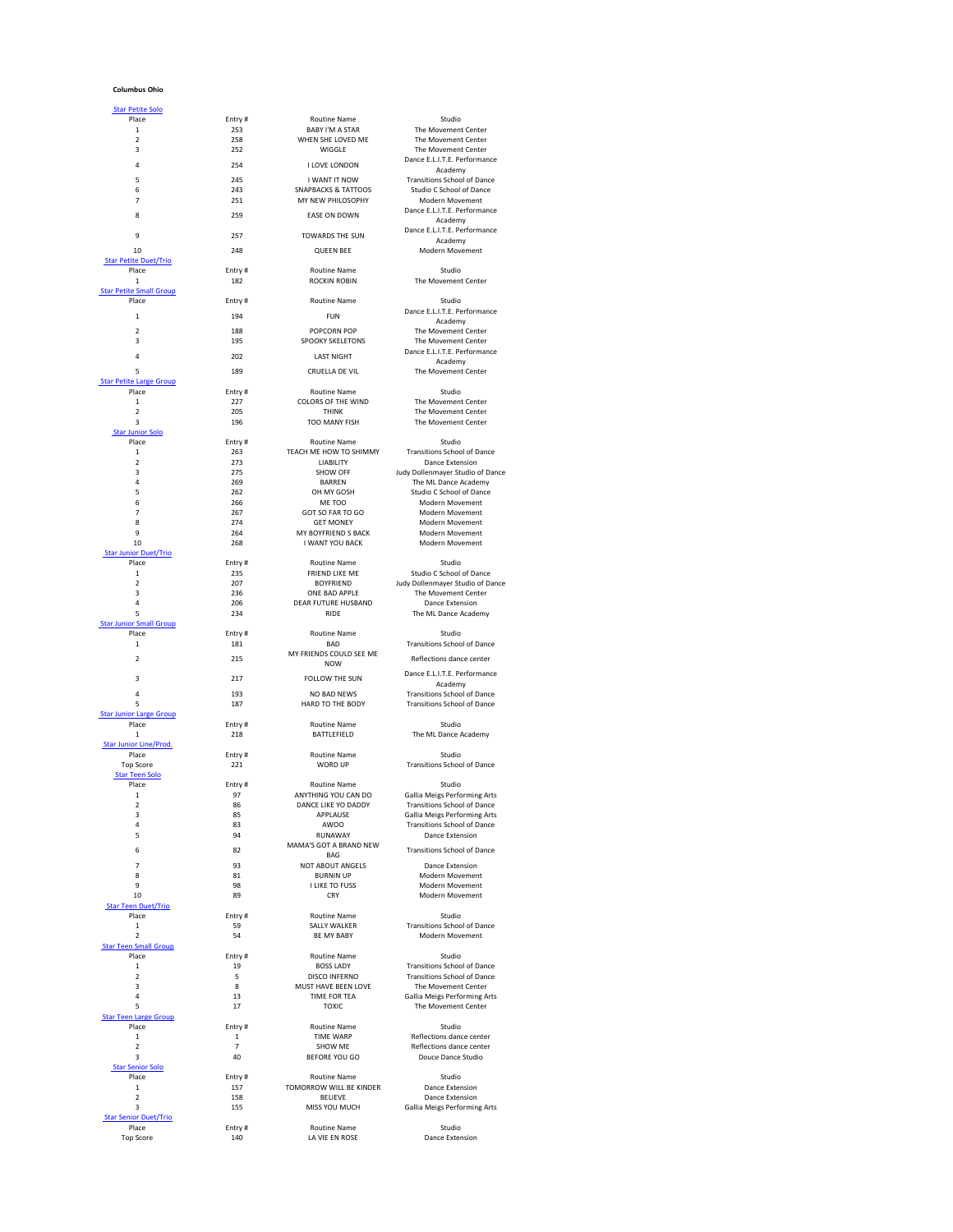| <b>Star Senior Small Group</b>               |               |                                                         |                                                            |
|----------------------------------------------|---------------|---------------------------------------------------------|------------------------------------------------------------|
| Place<br>1                                   | Entry#<br>29  | <b>Routine Name</b><br><b>OVERTURE FOR ART</b>          | Studio<br><b>Gallia Meigs Performing Arts</b>              |
| $\overline{2}$                               | 41            | CHECK IT OUT                                            | <b>Gallia Meigs Performing Arts</b>                        |
| <b>Star Senior Large Group</b>               |               |                                                         |                                                            |
| Place<br><b>Top Score</b>                    | Entry#<br>33  | <b>Routine Name</b><br><b>LOSE CONTROL</b>              | Studio<br>Douce Dance Studio                               |
| <b>Power Junior Small Group</b>              |               |                                                         |                                                            |
| Place                                        | Entry#        | <b>Routine Name</b><br><b>EVERYTHING I CAN'T HAVE</b>   | Studio                                                     |
| $\mathbf{1}$                                 | 198           |                                                         | The Movement Center<br>Dance E.L.I.T.E. Performance        |
| 2                                            | 225           | ONE NIGHT ONLY                                          | Academy                                                    |
| 3                                            | 199           | <b>WALKING ON SUNSHINE</b>                              | The Movement Center                                        |
| 4                                            | 233           | <b>RIH</b>                                              | Dance E.L.I.T.E. Performance<br>Academy                    |
| 5                                            | 230           | DON'T GIVE UP ON ME                                     | The Movement Center                                        |
| <b>Power Junior Solo</b>                     |               |                                                         |                                                            |
| Place<br>$\mathbf{1}$                        | Entry#<br>283 | <b>Routine Name</b><br><b>TRUST</b>                     | Studio<br>The Movement Center                              |
|                                              |               |                                                         | Dance E.L.I.T.E. Performance                               |
| $\overline{2}$                               | 290           | <b>GLOWING UP</b>                                       | Academy                                                    |
| 3                                            | 285           | IN THE ARMS OF AN ANGEL                                 | The Movement Center                                        |
| 4<br>5                                       | 261<br>281    | <b>BOOGIE BOOGIE BUGLE BOY</b><br>LAND OF A 1000 DANCES | The Movement Center<br>The Movement Center                 |
| 6                                            | 287           | DREAM A LITTLE DREAM OF ME                              | K Studio                                                   |
| $\overline{7}$                               | 284           | <b>JUST SAY</b>                                         | The Movement Center                                        |
| 8<br>9                                       | 282<br>280    | <b>JUST FINE</b><br><b>DANCE AGAIN</b>                  | K Studio<br>K Studio                                       |
| 10                                           | 278           | <b>WANNA BE</b>                                         | The Movement Center                                        |
| <b>Power Junior Duet/Trio</b>                |               |                                                         |                                                            |
| Place                                        | Entry#        | <b>Routine Name</b>                                     | Studio                                                     |
| $\mathbf{1}$<br>$\overline{2}$               | 192<br>191    | DING DONG THE WITCH IS DEAD<br><b>BOOGIE SHOES</b>      | The Movement Center<br>The Movement Center                 |
| <b>Power Junior Large Group</b>              |               |                                                         |                                                            |
|                                              |               |                                                         |                                                            |
| Place<br>$\mathbf{1}$                        | Entry#<br>213 | <b>Routine Name</b><br><b>FEETS TO BIG</b>              | Studio<br>The Movement Center                              |
| 2                                            | 232           | <b>HEAVEN HOP</b>                                       | The Movement Center                                        |
| 3                                            | 209           | OH SHEILA                                               | The Movement Center                                        |
| <b>Power Junior Line/Production</b><br>Place |               | <b>Routine Name</b>                                     | Studio                                                     |
|                                              | Entry#        |                                                         | Dance E.L.I.T.E. Performance                               |
| $\mathbf{1}$                                 | 186           | <b>ALRIGHT WITH ME</b>                                  | Academy                                                    |
| <b>Power Teen Solo</b>                       |               |                                                         |                                                            |
| Place<br>1                                   | Entry#<br>134 | <b>Routine Name</b><br><b>DANGEROUS</b>                 | Studio<br>Judy Dollenmayer Studio of Dance                 |
| 2                                            | 121           | <b>GROWING PAINS</b>                                    | The Movement Center                                        |
| 3                                            | 119           | <b>ALREADY GONE</b>                                     | The Movement Center                                        |
| 4                                            | 117<br>131    | <b>SKINNY LOVE</b><br>I CAN'T DO IT ALONE               | <b>Studio C School of Dance</b><br>The Movement Center     |
| 5<br>6                                       | 105           | <b>EVERY LITTLE THING</b>                               | The Movement Center                                        |
| 7                                            | 102           | ALL OF ME                                               | <b>Studio C School of Dance</b>                            |
| 8                                            | 124           | <b>RESCUE</b>                                           | The Movement Center                                        |
| 9<br>10                                      | 104<br>107    | <b>ELASTIC HEART</b><br>THE BOY DOES NOTHING            | <b>Studio C School of Dance</b><br>The Movement Center     |
| <b>Power Teen Duet/Trio</b>                  |               |                                                         |                                                            |
| Place                                        | Entry#        | <b>Routine Name</b>                                     | Studio                                                     |
| $\mathbf{1}$<br>2                            | 68<br>62      | ALL THAT JAZZ<br>NOT ABOUT ANGELS                       | The Movement Center<br>The Movement Center                 |
|                                              |               | DEVIL WENT DOWN TO GEORGIA                              | The Movement Center                                        |
| 3                                            | 48            |                                                         |                                                            |
| 4<br>5                                       | 45<br>46      | <b>SKATE</b><br>TAP THIS WAY                            | The Movement Center<br>Jill's Danceshop                    |
| 6                                            | 47            | SWEET HOME ALABAMA                                      | The Movement Center                                        |
| $\overline{7}$                               | 72            | <b>EPIC PHASE</b>                                       | The ML Dance Academy                                       |
| 8                                            | 49            | <b>HAPPY</b><br><b>BLACKBIRD</b>                        | Jill's Danceshop<br>K Studio                               |
| 9<br>10                                      | 61<br>67      | LE JAZZ HOT                                             | <b>Transitions School of Dance</b>                         |
| <b>Power Teen Small Group</b>                |               |                                                         |                                                            |
| Place                                        | Entry#        | <b>Routine Name</b>                                     | Studio                                                     |
| 1<br>$\overline{2}$                          | 25<br>35      | FLY LIKE AN EAGLE<br><b>GIRL POWER</b>                  | The Movement Center<br>Jill's Danceshop                    |
| 3                                            | 24            | <b>TOTALLY QUEEN</b>                                    | Jill's Danceshop                                           |
| 4                                            | 11            | ALL I KNOW SO FAR                                       | McCardle's Dance Studio                                    |
| 5<br><b>Power Teen Large Group</b>           | 34            | <b>FAITH</b>                                            | <b>McCardle's Dance Studio</b>                             |
| Place                                        | Entry#        | <b>Routine Name</b>                                     | Studio                                                     |
| $\mathbf{1}$                                 | 42            | <b>SHOULDER TO SHOULDER</b>                             | The Movement Center                                        |
| <b>Power Teen Line/Production</b><br>Place   | Entry#        | <b>Routine Name</b>                                     | Studio                                                     |
|                                              |               |                                                         | Dance E.L.I.T.E. Performance                               |
| <b>Top Score</b>                             | 37            | WE GIVE YOU ALL                                         | Academy                                                    |
| <b>Power Senior Solo</b><br>Place            |               | <b>Routine Name</b>                                     | Studio                                                     |
| $\mathbf{1}$                                 | Entry#<br>171 | SOFFIA LA NOTTE                                         | The ML Dance Academy                                       |
| $\overline{2}$                               | 167           | <b>ROXIE</b>                                            | <b>Transitions School of Dance</b>                         |
| 3                                            | 162           | SIMPLY THE BEST                                         | <b>Studio C School of Dance</b>                            |
| <b>Power Senior Duet/Trio</b><br>Place       | Entry#        | <b>Routine Name</b>                                     | Studio                                                     |
| $\mathbf{1}$                                 | 147           | <b>DOWN</b>                                             | Reflections dance center                                   |
| $\overline{2}$                               | 143           | <b>NAILS HAIR HIPS HEELS</b>                            | <b>Transitions School of Dance</b>                         |
| 3                                            | 145           | SOMEBODY THAT I USED TO<br><b>KNOW</b>                  | McCardle's Dance Studio                                    |
| <b>Power Senior Small Group</b>              |               |                                                         |                                                            |
| Place                                        | Entry#        | <b>Routine Name</b>                                     | Studio                                                     |
| 1<br>2                                       | 15<br>64      | ALLEGRO<br>NEVER GONNA GIVE YOU UP                      | The ML Dance Academy<br><b>Transitions School of Dance</b> |
| 3                                            | 16            | SHE GETS THE FLOWERS                                    | <b>Transitions School of Dance</b>                         |
| <b>Power Senior Large Group</b>              |               |                                                         |                                                            |
| Place                                        | Entry#        | <b>Routine Name</b><br>SAND                             | Studio<br>The ML Dance Academy                             |
| 1<br>2                                       |               |                                                         |                                                            |
|                                              | 52<br>44      | <b>TAKE IT</b>                                          | <b>Transitions School of Dance</b>                         |
| 3                                            | 75            | DROP IT LIKE IT'S HOT                                   | <b>Transitions School of Dance</b>                         |
| <b>Power Adult Solo</b><br>Place             | Entry#        | <b>Routine Name</b>                                     | Studio                                                     |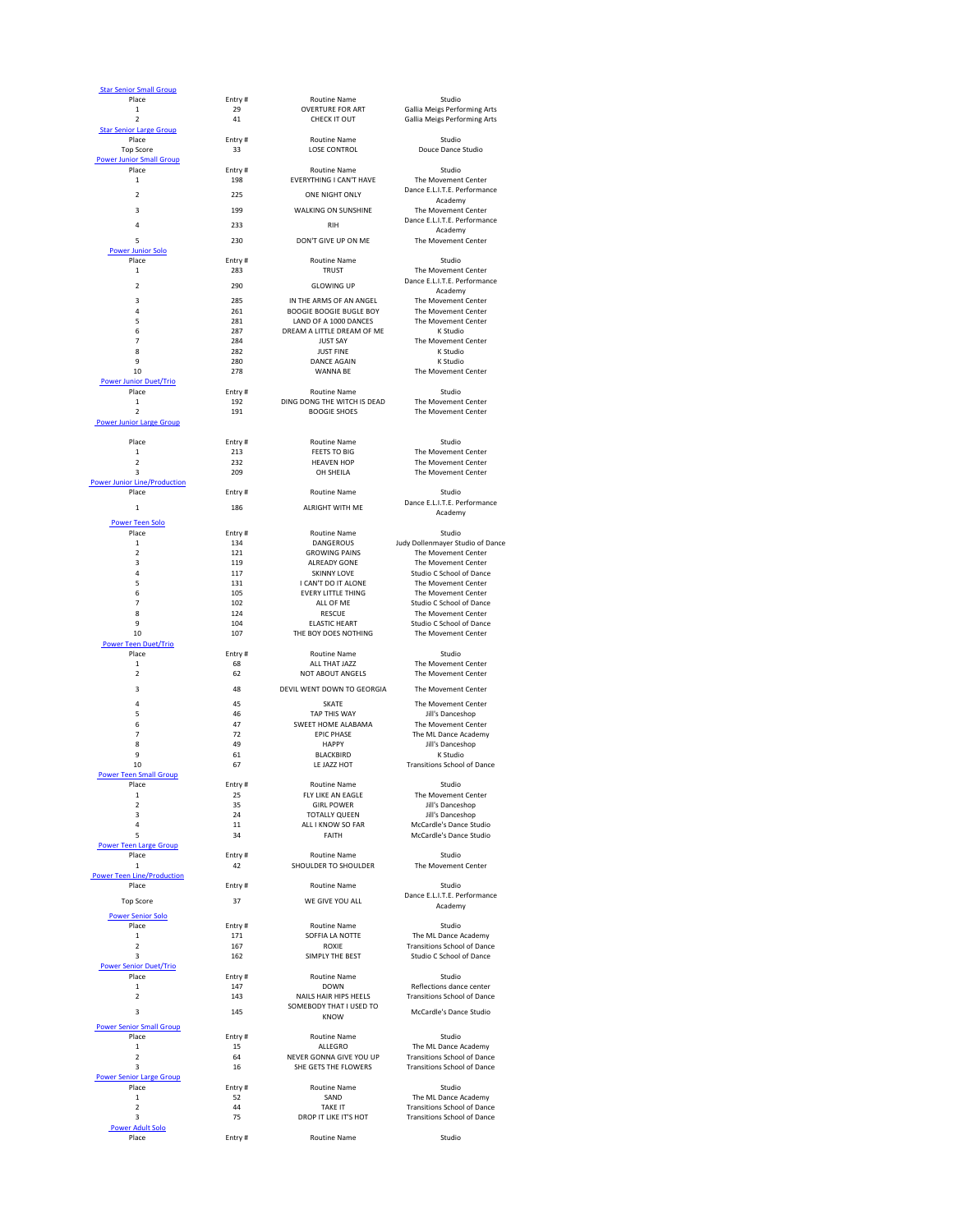| <b>Top Score</b>                                  | 294           | YOU DON'T LOVE ME                                    | <b>McCardle's Dance Studio</b>                                     |
|---------------------------------------------------|---------------|------------------------------------------------------|--------------------------------------------------------------------|
| <b>Energy Junior Solo</b><br>Place                | Entry#        | <b>Routine Name</b>                                  | Studio                                                             |
| $\mathbf{1}$                                      | 277           | <b>CLOUDS</b>                                        | The Movement Center                                                |
| $\overline{2}$                                    | 293           | RUNAWAY                                              | Dance E.L.I.T.E. Performance<br>Academy                            |
| <b>Energy Junior Duet/Trio</b>                    |               |                                                      |                                                                    |
| Place<br>$\mathbf{1}$                             | Entry#<br>190 | <b>Routine Name</b><br><b>BABY IT'S COLD OUTSIDE</b> | Studio<br>The Movement Center                                      |
| <b>Energy Junior Small Group</b>                  |               |                                                      |                                                                    |
| Place                                             | Entry#        | <b>Routine Name</b>                                  | Studio<br>Dance E.L.I.T.E. Performance                             |
| <b>Top Score</b>                                  | 240           | <b>TESSALATE</b>                                     | Academy                                                            |
| <b>Energy Teen Solo</b><br>Place                  | Entry#        | <b>Routine Name</b>                                  | Studio                                                             |
| 1                                                 | 303           | THE HALF I SEE                                       | The Movement Center                                                |
| $\overline{2}$<br>3                               | 295<br>299    | <b>NUMB</b><br><b>ANCHOR</b>                         | The Movement Center<br>The Movement Center                         |
| 4                                                 | 306           | <b>CALIFORNIA NUMB</b>                               | K Studio                                                           |
| 5<br>6                                            | 310<br>309    | <b>LISTEN</b><br><b>EVERY LITTLE THING SHE DOES</b>  | <b>Studio C School of Dance</b><br><b>Studio C School of Dance</b> |
| 7                                                 | 301           | HANG ON A LITTLE LONGER                              | The Movement Center                                                |
| 8<br>9                                            | 307<br>302    | I AM THE FIRE<br><b>HOME</b>                         | The ML Dance Academy<br>The Movement Center                        |
| 10                                                | 297           | I WANT TO HOLD YOUR HAND                             | K Studio                                                           |
| <b>Energy Teen Duet/Trio</b><br>Place             | Entry#        | <b>Routine Name</b>                                  | Studio                                                             |
| 1                                                 | 73            | <b>BLANK SPACE</b>                                   | <b>Studio C School of Dance</b>                                    |
| $\overline{2}$<br>3                               | 63<br>71      | <b>STRONGER</b><br><b>MY GIRL</b>                    | The Movement Center<br>The Movement Center                         |
| <b>Energy Teen Small Group</b>                    |               |                                                      |                                                                    |
| Place                                             | Entry#        | Routine Name                                         | Studio<br>Dance E.L.I.T.E. Performance                             |
| 1                                                 | 53            | <b>LOVE &amp; HAPPINESS</b>                          | Academy                                                            |
| <b>Energy Teen Line/Production</b><br>Place       | Entry#        | <b>Routine Name</b>                                  | Studio                                                             |
| <b>Top Score</b>                                  | 77            | <b>CASH FLOW</b>                                     | The Movement Center                                                |
| <b>Energy Senior Solo</b>                         |               |                                                      |                                                                    |
| Place                                             | Entry#        | <b>Routine Name</b>                                  | Studio                                                             |
| 1<br>$\overline{2}$                               | 335<br>315    | FEEL GOOD<br><b>INTO THE MYSTIC</b>                  | The Movement Center<br>The Movement Center                         |
| 3                                                 | 324           | <b>TENNESSEE WHISKEY</b>                             | Dance E.L.I.T.E. Performance                                       |
| 4                                                 | 329           | SING TO ME                                           | Academy<br>Judy Dollenmayer Studio of Dance                        |
| 5                                                 | 321           | <b>COLD HEARTED SNAKE</b>                            | <b>Studio C School of Dance</b>                                    |
| 6<br>7                                            | 314<br>328    | <b>SUMMER 69</b><br>PRETTY GOOD YEAR                 | The Movement Center<br>K Studio                                    |
| 8                                                 | 336           | <b>MODERN MOZART</b>                                 | The ML Dance Academy                                               |
| 9                                                 | 344           | PARALYZED                                            | <b>Transitions School of Dance</b><br>Dance E.L.I.T.E. Performance |
| 10                                                | 339           | <b>MY MIND</b>                                       | Academy                                                            |
| <b>Energy Senior Duet/Trio</b><br>Place           | Entry#        | <b>Routine Name</b>                                  | Studio                                                             |
| $\mathbf{1}$                                      | 141           | PYT                                                  | The Movement Center                                                |
| $\overline{2}$<br>3                               | 135<br>150    | HOLD ON TO ME<br>IF                                  | The Movement Center<br>The Movement Center                         |
| 4                                                 | 144           | <b>BEGGIN</b>                                        | <b>Transitions School of Dance</b>                                 |
| 5<br>6                                            | 153<br>148    | WAY DOWN WE GO<br><b>EPILOGUE</b>                    | Judy Dollenmayer Studio of Dance<br>The ML Dance Academy           |
| 7                                                 | 142           | <b>RAPPER S DELIGHT</b>                              | <b>Studio C School of Dance</b>                                    |
| 8<br>9                                            | 152<br>138    | PERPETUAL CYCLE<br><b>EMPTY SPACE</b>                | The ML Dance Academy<br><b>Transitions School of Dance</b>         |
| 10                                                | 136           | <b>DON'T WORRY</b>                                   | <b>Transitions School of Dance</b>                                 |
| <b>Energy Senior Small Group</b><br>Place         | Entry#        | <b>Routine Name</b>                                  | Studio                                                             |
| $\mathbf{1}$                                      | 20            | <b>FORGET WHERE WE WERE</b>                          | The Movement Center                                                |
| 2                                                 | 3             | <b>MORE THAN WORDS</b>                               | The Movement Center<br>Dance E.L.I.T.E. Performance                |
| 3                                                 | 23            | <b>FOUR WOMEN</b>                                    | Academy                                                            |
| <b>Energy Senior Large Group</b><br>Place         | Entry#        | <b>Routine Name</b>                                  | Studio                                                             |
| 1                                                 | 56            | STAIRWAY TO HEAVEN                                   | The Movement Center                                                |
| 2<br>3                                            | 65<br>10      | <b>EASY ON ME</b><br>HERE COMES THE RAIN             | The Movement Center<br>The Movement Center                         |
| <b>Industry Dance Awards Best Jazz</b>            |               |                                                      |                                                                    |
| Place<br>$\mathbf{1}$                             | Entry#<br>10  | <b>Routine Name</b><br>HERE COMES THE RAIN           | Studio<br>The Movement Center                                      |
| <b>Industry Dance Awards Best</b>                 |               |                                                      |                                                                    |
| Lyrical/Modern/Contemporary<br>Place              | Entry#        | <b>Routine Name</b>                                  | Studio                                                             |
| 1                                                 | 20            | FORGET WHERE WE WERE                                 | The Movement Center                                                |
| <b>Industry Dance Awards Best Hip</b><br>Hop      |               |                                                      |                                                                    |
| Place                                             | Entry#        | <b>Routine Name</b>                                  | Studio                                                             |
| $\mathbf{1}$<br><b>Industry Dance Awards Best</b> | 77            | <b>CASH FLOW</b>                                     | The Movement Center                                                |
| Open/Acro/Ballet                                  |               |                                                      |                                                                    |
| Place                                             | Entry#        | <b>Routine Name</b>                                  | Studio<br>Dance E.L.I.T.E. Performance                             |
| 1                                                 | 53            | <b>LOVE &amp; HAPPINESS</b>                          | Academy                                                            |
| <b>Industry Dance Awards Best Tap</b><br>Place    | Entry#        | <b>Routine Name</b>                                  | Studio                                                             |
| $\mathbf{1}$                                      | 56            | STAIRWAY TO HEAVEN                                   | The Movement Center                                                |
| <b>People's Choice Award</b><br>Place             | Entry#        | <b>Routine Name</b>                                  | Studio                                                             |
| $\mathbf{1}$                                      | 186           | <b>ALRIGHT WITH ME</b>                               | Dance E.L.I.T.E. Performance                                       |
| <b>Highest Scoring Solo of</b>                    |               |                                                      | Academy                                                            |
| Competition<br>Place                              | Entry#        | <b>Routine Name</b>                                  | Studio                                                             |
| 1                                                 | 335           | FEEL GOOD                                            | The Movement Center                                                |
| <b>Highest Scoring Group of</b><br>Competition    |               |                                                      |                                                                    |
| Place                                             | Entry#        | <b>Routine Name</b>                                  | Studio                                                             |